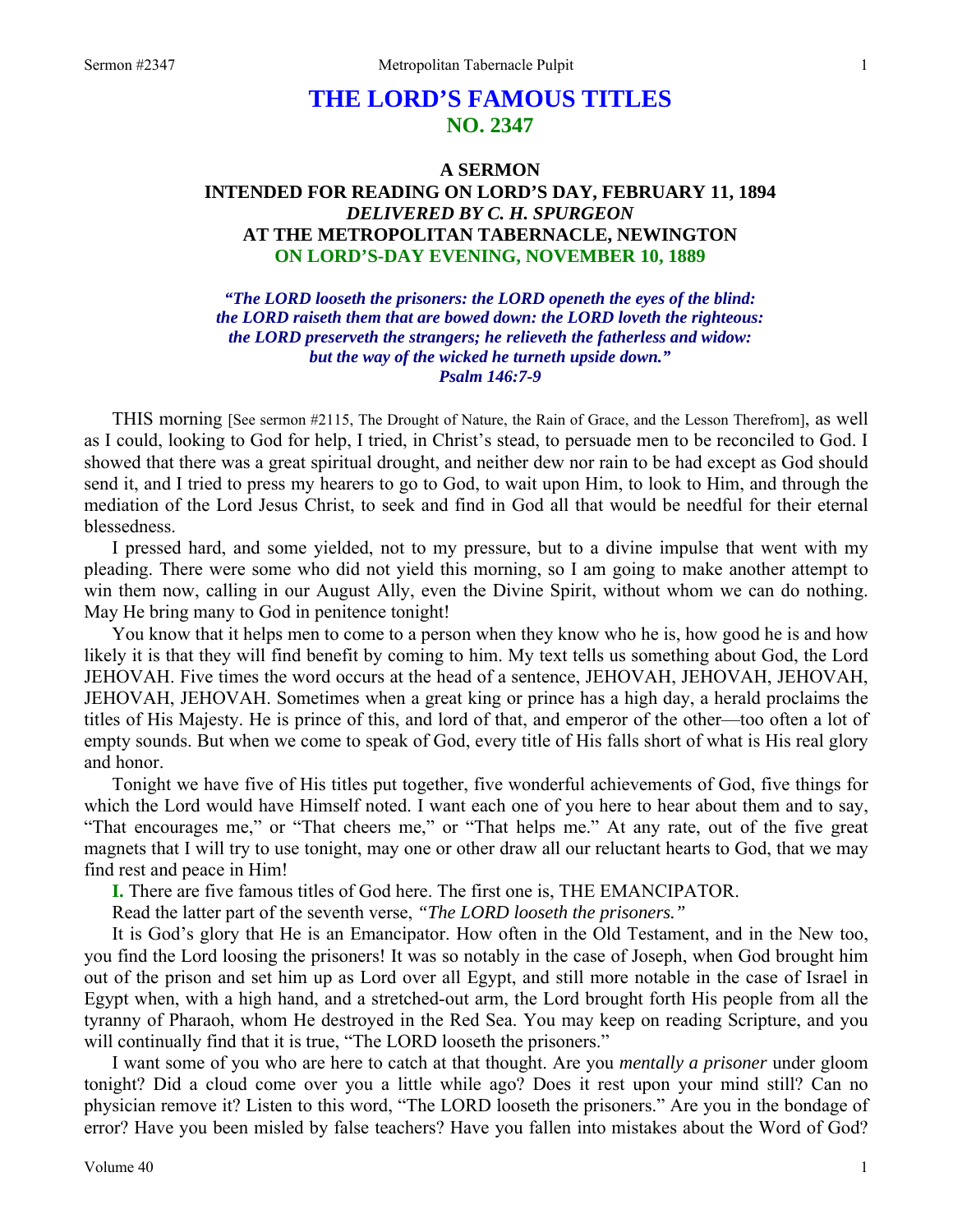Are you denying the great truths which would comfort you? Are you believing the great errors which becloud your spirit? Come to God for teaching. He can emancipate you from any form of error, even though you have been brought up in it from a child. "The LORD looseth the prisoners."

Or have you come under some gross delusion? Are you the victim of some false impression which you cannot shake off? I pray you, if you are harried and worried by temptations of Satan, and he seems to have a firm foothold in your spirit and cannot be driven out, let this text, like a silver bell, ring out comforting music to you, "The LORD looseth the prisoners." Oh, that you who are in mental bonds might be set free tonight!

There are however worse bonds than those, the chains of *moral slavery*. This man is a drunkard and though he has taken the pledge, he cannot escape from the terrible craving which intemperate habits have brought upon him. Ah! friend, come you to Christ, He can take away the love of strong drink, and set you free. "The LORD looseth the prisoners," and He can do that for men and women who have given themselves up as lost.

God have mercy upon wretched women when they become the prey of strong drink! To my certain knowledge, this evil is becoming much more common than it was a few years ago. More frequently do we have to mourn over fallen sisters than we did some years back. It is sad that it should be so, but the glorious fact remains that "the LORD looseth the prisoners." Do not despair, poor women! Have hope of deliverance, God can yet loose you from the bonds of strong drink.

Has anyone here fallen into bondage to a lust? Has some evil passion got a tight hold on you and you cannot break the bonds? There is One who can set you free, ay, though you have been indulging in the evil for many years and seem to be wedded to an evil habit from which you cannot escape, still is it true, "The LORD looseth the prisoners."

Do not trust in yourself to get quit of the evil, but look to Him who died for sin upon the cross, and trust in Him, for it is written, "He shall save his people from their sins." I cannot stay tonight to mention all the kinds of moral bondage into which men and women fall, but let this sweet message be like a stray note from the harps of angels to all who are in the prison house, "The LORD looseth the prisoners."

Perhaps you are held fast in *spiritual bondage*. This is where we are all by nature, we are born slaves. Are you, tonight, my friend, conscious that you are a slave to sin? Are you fast bound by your trespasses? O spiritual slave, there is an Emancipator who can take your chains from you! "If the Son shall make you free, ye shall be free indeed," and He is able to do it with a single word. Only trust Him, only yield yourselves up to Him as willing captives, and you shall be free from that moment. God make you free tonight! Ay, and He can loose you from every iniquity in which you may be enslaved!

There is another kind of emancipation which the Lord is constantly giving to the prisoners of hope, even deliverance from this present evil world. You are sick tonight. You are sad, you are cast down and troubled because of the burden of the flesh. "The LORD looseth the prisoners."

There is many a prisoner who has been loosed during the last week or two, dear members of this church who had been confined to sick beds. The Lord has opened the cage door, and the bird, set at liberty, has gone caroling up to the skies. The body has been put into the grave, and lies imprisoned there in durance vile, but He shall come, who Himself rose from the dead, and when His feet shall touch the earth again, and the angelic trumpet shall sound the summons, their bodies shall come forth—

#### *"From beds of dust and silent clay To realms of everlasting day;"*

for "the LORD looseth the prisoners."

Here is a theme for a whole evening's discourse, but I do not want to take up any more time over this point. I wish rather to drive home this wedge, if you are prisoners, if you are under any form of bondage, come to God in Christ Jesus and put your trust in Him, for "the LORD looseth the prisoners."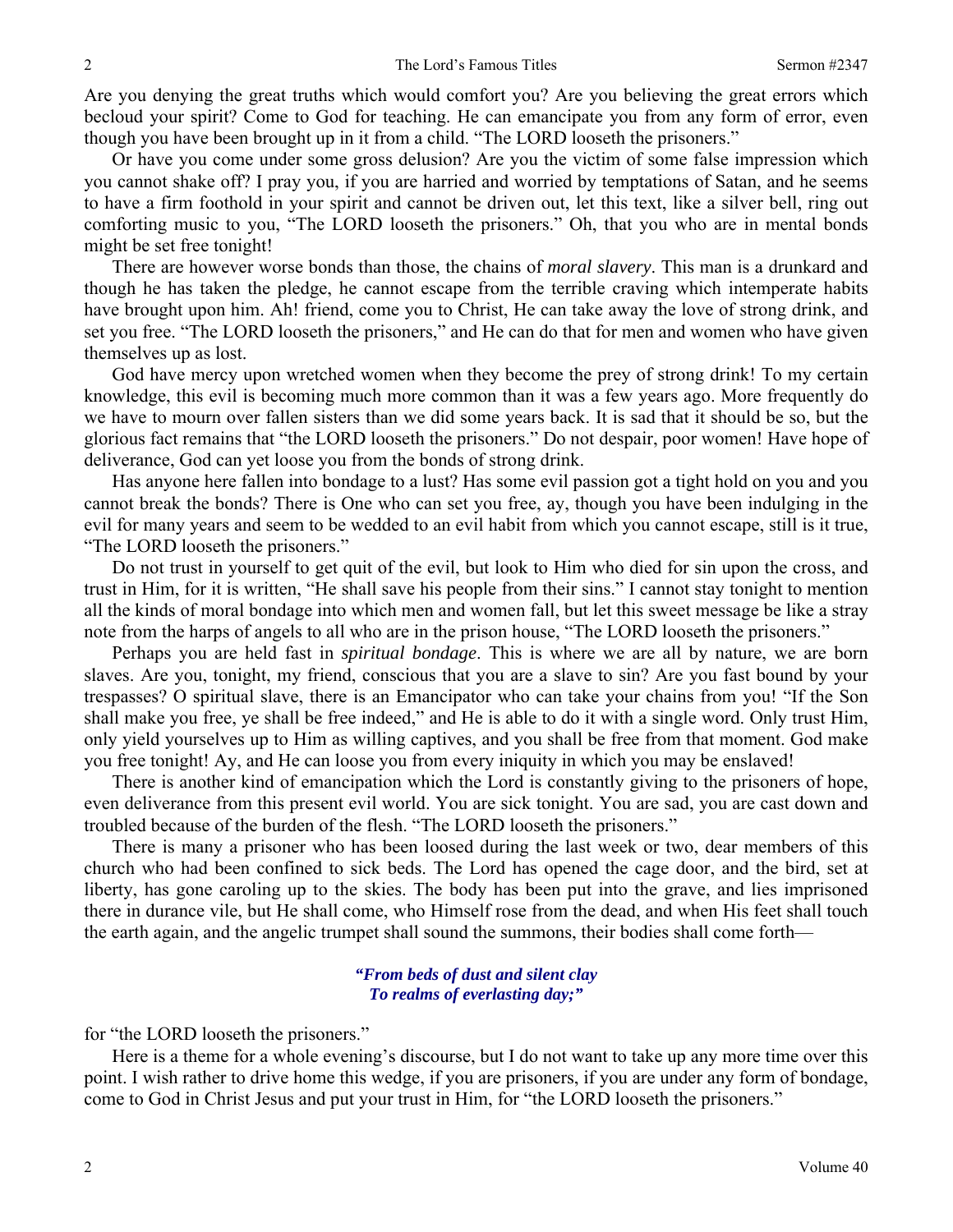**II.** We must hasten on to notice a second famous title for the Lord, that is, THE ILLUMINATOR, "The LORD openeth the eyes of the blind."

If you will kindly look at your copies of the Bible, you will find that the words "the eyes of" are inserted in italics by the translators, so that the text really is, "The LORD openeth the blind." Ah, He opens the very soul of the blind and lets the light in where there are no eyes! Have you not noticed that it is so? If anybody were to say to me, "Mr. Spurgeon, pick out a dozen of the happiest people that you know," ten of them would be blind people.

We have some dear friends, members of this church, who are among the happiest souls that God has ever made. It is long since they saw the light, but God has opened their hearts in such a way that they enjoy a wonderful quietness of spirit, great placidity of mind, and an inward light and splendor which persons with eyes might well envy. I have noticed that blind people are often among the happiest people, and blind Christians certainly might take the chief place among us for their quiet and rest of mind. The Lord Jesus Christ opens the blind, He comes and sheds a light when the windows of the body are closed, and gives light within, so that they are full of brightness.

But if you like to take the text as it is in our translation, it will do very well. *When the Lord Jesus Christ was here, He opened the eyes of the blind*. He touched many a sightless eyeball, and the light streamed in. Read the evangels through, and you will find this miracle constantly recurring. Blindness is a very common ailment in the East, and the miracle of recovering the sight of the blind was therefore frequent with our Lord.

Next, *the Lord enables blind souls to see*. Here is a great mercy. The Lord has opened the eyes of many a man who could not see himself, and so proved how blind he was, and could not see the Lord, and so showed still more how blind he was. The Lord has given the inner sight to many a man who was without spiritual understanding, to whom the Gospel seemed a great mystery, of which he could make neither head nor tail. The Lord has made the scales to fall from many blind mental eyes, and enabled those who were blind first to see themselves, and then to see their Savior. Blessed be His name!

And whenever the blind of the earth fall asleep in Jesus, and enter into heaven, *they shall have no blindness in glory*. There, their eyes shall see the King in His beauty, they shall behold His face, and rejoice in His love. JEHOVAH is a great Eye-opener, cannot some of you blind people catch at this truth and say, "Then we will come to Him, for we want to have our eyes opened"?

Perhaps someone says, "Sir, I do not quite comprehend all that you say. I have been a hearer for some time, and I want to understand the Gospel. I try to grasp it, but somehow, I cannot get at the truth." Come, in prayerful faith, to God Himself tonight, and He will explain it to you. I can hold the light to your eyeballs, yet if they are blind, I cannot make you see, but the Lord can give the sight as well as the light, and I beseech you to ask it at His hands tonight. There is nothing really difficult in the Gospel, and if you will come to Jesus like a teachable child, and ask to be instructed of Him, you will find that it is all plain to him that believeth. Of the way of holiness it is written, "The wayfaring men, though fools, shall not err therein."

If you come to God for grace, dear friend, He will never stint you. You need not be poor Christians, you may be "rich to all the intents of bliss." You need not have shallow grace, you may, if you wish, get into "waters to swim in." Giving will not impoverish Him, withholding will not enrich Him, but rather, giving enriches Him, it enriches His very heart with great joy, for He delights to give. Come and take freely, and learn the liberality of God.

I remember one who called himself, "a gentleman-commoner upon the bounty of God." Some of us can take the same title, we have had a handbasket portion for many years, not a sack full at a time, but a full handbasket. That is a good way of living.

If a girl gets a portion from her father, and the old gentleman never gives her anything else, she does not receive so much as her sister who has a handbasket portion many days in the week. A present often comes to her from the old house at home. Father sends it every time with his love, and she receives more love and more thought, and he too, receives more gratitude in return, perhaps, than if he had given his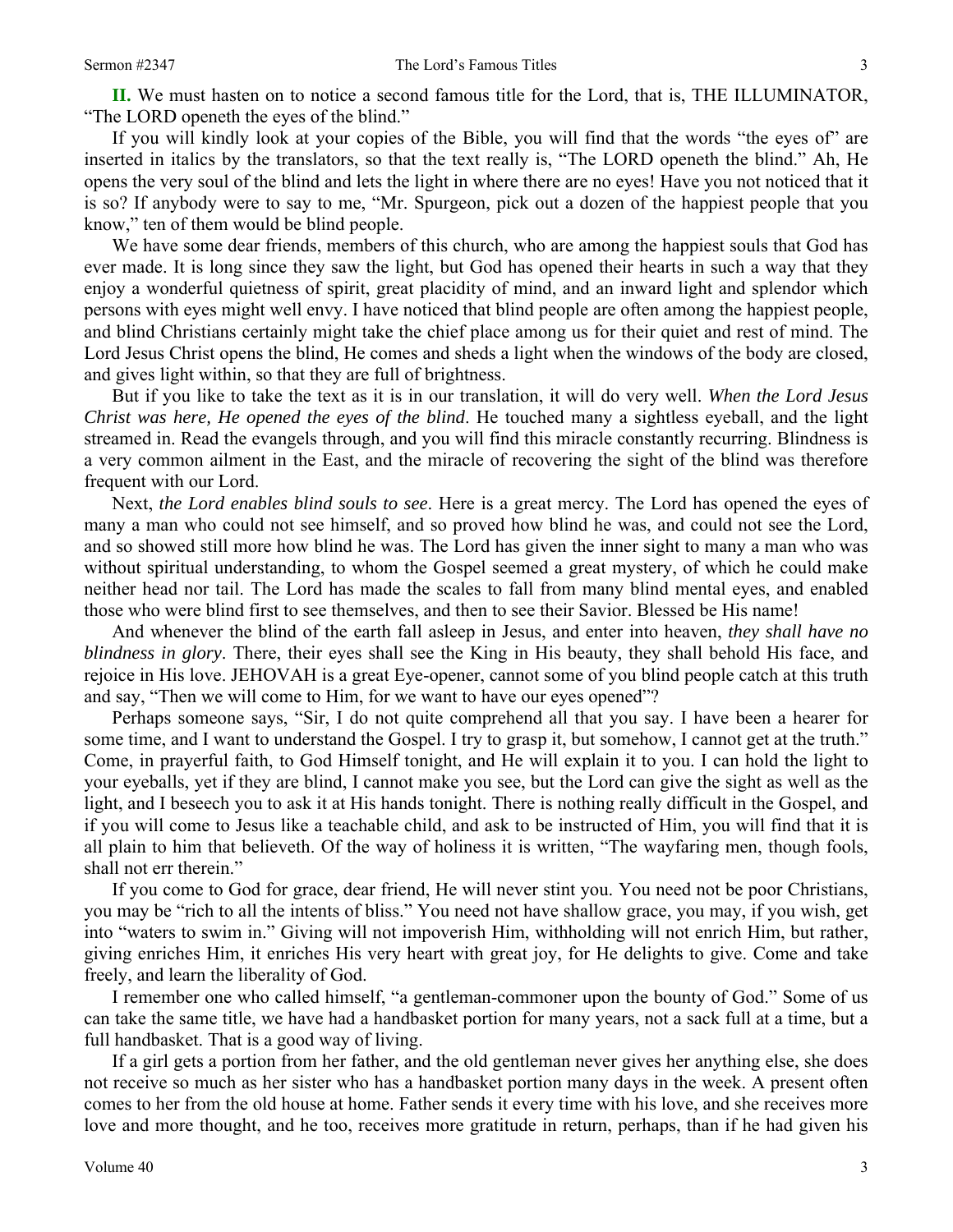daughter one lump sum, and then his generosity was all over. It is a blessed way of learning the liberality of God, to be receiving freely and receiving continually from Him, "He giveth more grace."

Come then, to God by Jesus Christ, because He is, first, the Emancipator, and secondly, the Illuminator.

**III.** Now for the third bright title of the Lord. That is, THE COMFORTER.

Read the middle sentence of verse eight, "The LORD raiseth them that are bowed down."

Some are bowed down with *bereavement*. Well may she be bowed down who has just committed to the earth the beloved of her heart, and well may he go mourning whose firstborn son has been taken from him by a sudden stroke. Well may some lament who have lost the choicest friend that man ever had, and find that half their life is gone in the death of that beloved one, yet, "The LORD raiseth them that are bowed down."

Come, tell your grief to Him who pitied the widow at the gate of Nain. Come, pour out your sorrow before Him who wept with the beloved sisters at Bethany when Lazarus was dead. He can help you, for He, "raiseth them that are bowed down."

Some are bowed down sadly by *the burdens of life*. They have more to carry than most men have. They stagger along from day to day beneath a load that threatens to crush them into the dust. Oh, come to my Lord who gives new strength to bear burdens, for He raiseth up those that are bowed down! It is wonderful what a man can do when God has laid His hand on him and said to him, "Be strong." You are faint, and you will faint without your God, but you will be strong if you come and trust Him, for, "JEHOVAH raiseth them that are bowed down."

Maybe you are bowed down *with inward distress*. Ah, there is no cure for some forms of distress but to go straight away to God! The scandal of our ministry is the despondency that we cannot disperse. How often I have come down from talking with some dear friends here, whose minds have been distracted, and I have had to confess myself "dead beat."

God has helped me to comfort many, it is my lot, almost wherever I may be, to be followed by persons suffering in mind. I sometimes laugh and tell them that "birds of a feather flock together," and that they must think me half-cracked, and so they come to me to sympathize with them. Well, so be it, there is a kind of sympathy between me and them. But I have learned this lesson, that to bring comfort to a mind diseased is not within the preacher's power except his Master shall specially qualify him for the task, and in any case, I say to you, dear troubled friends, go straight away to Him of whom you read these sweet words, "The LORD raiseth them that are bowed down."

Have I the extreme felicity tonight, of addressing in this congregation one who is bowed down by *a sense of sin?* Where are you, Magdalene, hiding your face in tears? Where are you, poor erring prodigal, longing to come back to your Father, but too bowed down to start upon the journey? List, "The LORD raises them that are bowed down." He loves to find the poor sinner crouching on the dunghill, putting his head into the dust in very despair of heart, and He delights to come, and put His hand upon him and say, "Stand upon thy feet; fear not."

There is a great God of mercies, who glories in doing wonders of grace, forgiving even the blackest sin. I say again, I would like to ring this text like a silver bell, in the ears of every penitent sinner here and say, "The LORD raiseth them that are bowed down."

**IV.** We are getting on with our text, for we have come to the fourth great title. God is THE REWARDER, "The LORD loveth the righteous."

Come, dear friends, here is a wafer made with honey, here is a feast of fat things, full of marrow, for you who are the people of God, you whom He has accounted righteous because the perfect righteousness of Christ has been imputed to you.

First, "the LORD loveth the righteous" with a love of *complacency*. He takes delight in them, He loves them, not merely with a love of benevolence that desires their good, but He looks with pleasure and delight at righteous men, those whom He has made righteous, those who love Him because they are righteous, and who are like Him in being righteous.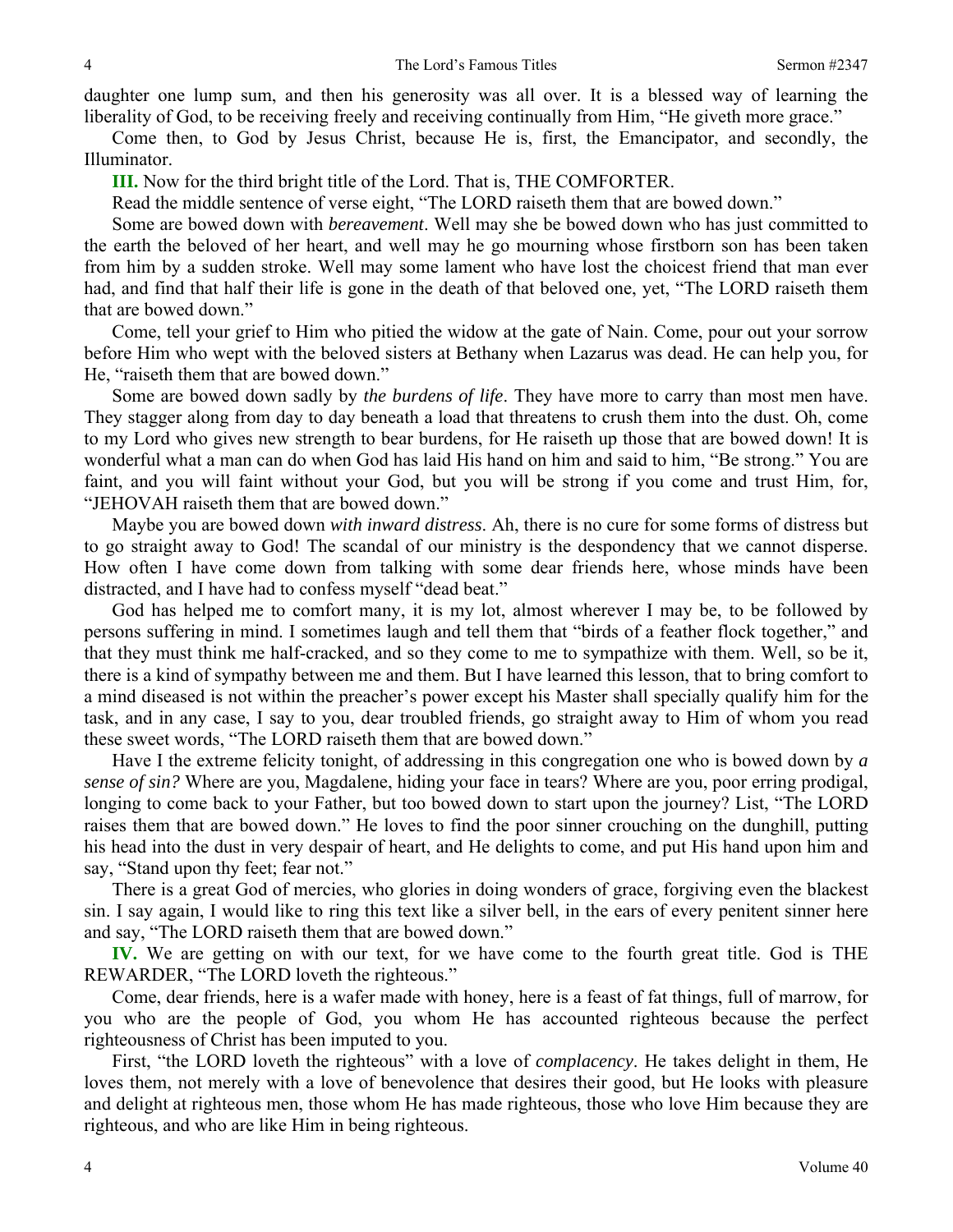The Lord looks at them and rejoices over them. How that ought to cheer any of you who have been made holy by God's grace! The Lord's delight is in you, He calls you His Hephzibahs, saying, "My delight is in them." Wherever there is anything of Christ, anything of righteousness, anything of holiness, there is evidence of the Lord's love. So, in the first place, "the LORD loveth the righteous" with a love of complacency.

He does more than that, He loves the righteous with a love of *communion*. Remember how the Lord puts it, by the mouth of Isaiah, "For thus saith the high and lofty One that inhabiteth eternity, whose name is Holy; I dwell in the high and holy place, with him also that is of a contrite and humble spirit, to revive the spirit of the humble, and to revive the heart of the contrite ones." I doubt not that God often talks with righteous men. "The secret of the LORD is with them that fear him." He lets them speak to Him, and He speaks to them in return.

Do you know anything about this communion with God? If you do not, never say that others do not, for we are as honest and truthful as you are, and we bear our testimony that there is such a thing as walking with God, we declare, from happy, heartfelt experience, that there is such a thing as talking with God, and knowing that He loves us, and that His love is shed abroad in our hearts by the Holy Ghost which is given unto us.

God also loves His people with a love of *favor*. He loves them so that He will give them anything that they need. Yes, He has said, through the psalmist, "No good thing will he withhold from them that walk uprightly." He loves the righteous so that, when they go into their chamber to pray to Him, He may let them plead a little while because it is for their good to do so, but He will always yield to their desires. He has said, "Delight thyself also in the LORD; and he shall give thee the desires of thine heart." He does do that with His people.

The Lord loveth the righteous so as to favor them with extraordinary blessings, things of which I cannot talk here, for there is many a love-passage between Christ and the righteous soul that must never be told. We do not talk of our love-passages in the streets, that would be half profane, nor can we even tell of them here. There are favors which the Lord shows to His righteous people, which they know, and He knows, but which no one else can know till that day when all things shall be revealed.

And once more, the Lord loves the righteous so that He will *honor* them. If men are righteous, the world will hate them, and as a proof of its hatred, it will begin to bespatter them. There are always some in the world who say, "Throw plenty of mud, some of it will stick," and oh, how they delight to throw it! Their hands seem to take to the dirt naturally.

But beloved, if you follow God fully, your character will never be long tarnished. Do not try to answer those who slander you. If an ass kicked you, would you kick the ass? If a fool brings a charge against you, do not reply to him. Let him rail on, God will vindicate you.

Remember that psalm from which I quoted just now, the thirty-seventh, "commit thy way unto the LORD; trust also in him; and he shall bring it to pass. And he shall bring forth thy righteousness as the light, and thy judgment as the noonday."

It may even happen to a man that he may perform an action that will never be understood while he lives, but the true man of God lives for eternity, not for time. He says, "I do not care if it takes five hundred years for the righteousness of my action to be seen by my fellow men, it will not make it any more righteous when they do see it, nor will it be any less righteous while they do not see it. What have I to do with men? I serve the living God." If you get into that condition of heart, you can trust your reputation, your life, your usefulness entirely with God, for "the LORD loveth the righteous."

A day shall come when all the world shall know it, when they who are righteous shall shine forth as the sun in the kingdom of their Father, and God shall say of them, "Well done, good and faithful servants, enter into the joy of your Lord."

Now then, will you not come to Him, since His favorites are the best people in all the world? Kings and princes have often been known to choose their associates among the worst of their subjects, men who ministered to their baser passions. The favorites of kings have often been the offscouring of the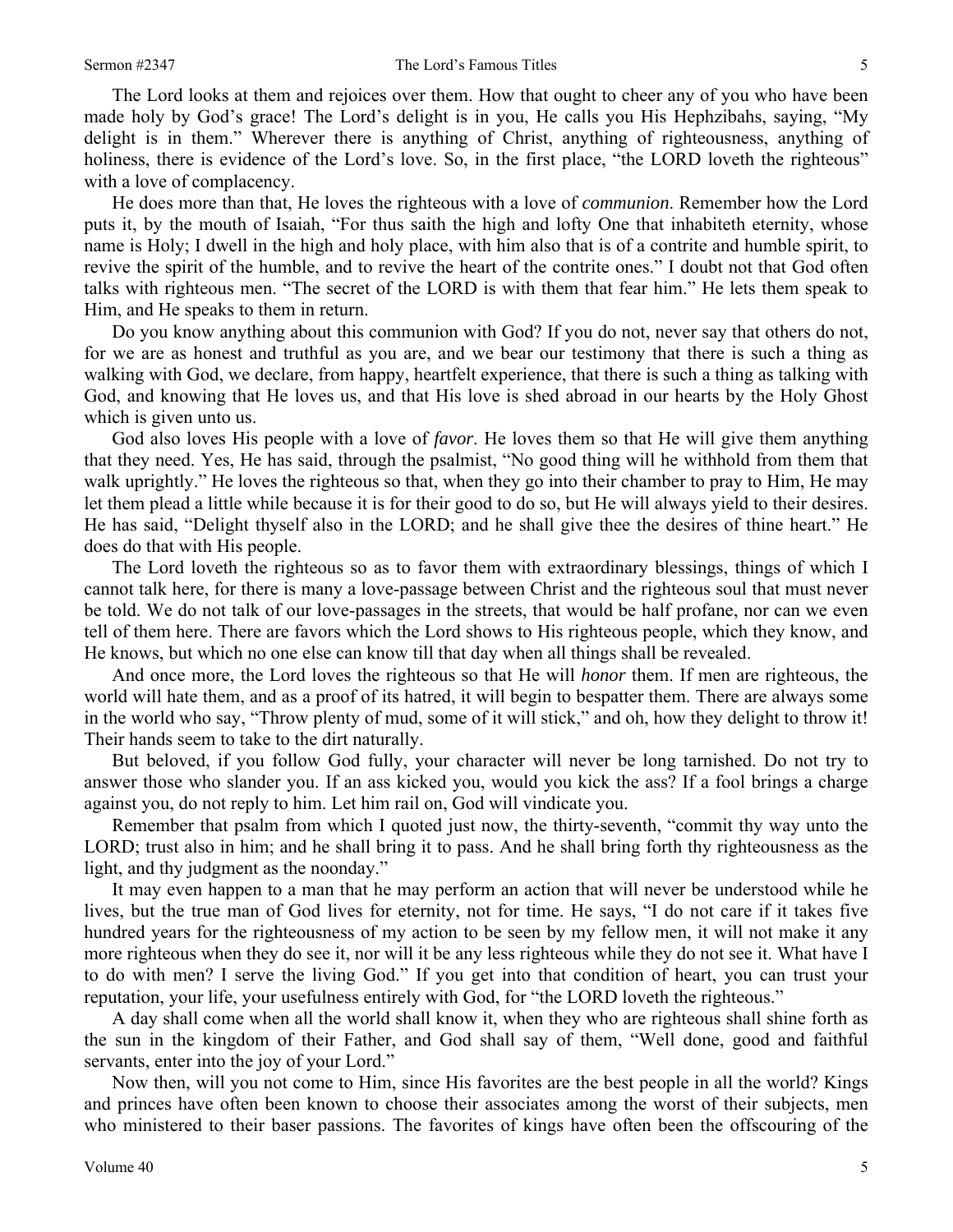earth, but our King loves the righteous! He will have none to be His courtiers, to come near to Him, to dwell before His face, but those who walk uprightly through His mighty grace. I think that there is something very inviting there to you who are of a true heart, something which ought to induce you to come to such a God as this, the LORD who loveth the righteous.

**V.** But now, last of all, and perhaps, sweetest of all, the fifth name of God is THE PRESERVER, "The LORD preserveth the strangers; he relieveth the fatherless and widow: but the way of the wicked he turneth upside down." My time is so nearly gone that I can only just ask you to apply, by God's help, the few words that I shall say.

Notice first, that *God preserves strangers*. In all nations, in the olden time, strangers were driven out, they did not want any foreigners settling among them. In this country, in almost every village, it used to be the practice for a stranger to be regarded as a kind of mad dog, and if he happened to wear a different garb from that of the villagers, all the boys hooted him. It seems that our depraved humanity is naturally unkind to strangers.

I often hear people say even now, "Oh, he is a foreigner!" O you proud Englishman! is he not as good as you? You are a foreigner when you get to the other side of the English Channel. It was God's order to His ancient people that they were to be kind to strangers. Wherever they came, they were to be allowed to dwell, and were to be taken care of. God put it thus to Israel, "Thou shall neither vex a stranger, nor oppress him: for ye were strangers in the land of Egypt," and because God loved them when they were strangers in Egypt, they were to take special care of strangers and foreigners who came into their midst.

What a grand trait this is in God's character, "The LORD preserveth the strangers"! If any of you feel quite strangers here tonight, if you are strangers to religion, strangers to religious observances, strangers to everything that is good, if you feel, when you hear the Gospel, that you are altogether strange to it, it sounds so oddly in your ears, come along, dear stranger, "The LORD preserveth the strangers"! Come under the shadow of His wings, and you shall find shelter there. Father is dead, mother is dead, friends are all gone, and even in the very village where you were born you are a stranger, come along, your God is not dead, your Savior liveth, "The LORD preserveth the strangers."

Then notice the next sentence in our text, "*He relieveth the fatherless and widow."* If you turn to the first books of the Bible, you will see there God's great care of the fatherless and the widow. Who had the tithes? Well, the Levites, but also the poor, and the stranger, and the fatherless, and the widow. If you look at Deuteronomy 14:28 or 26:12, you will find that the tithes were not for the priests exclusively, but they were also for the widow, and the fatherless, and the strangers.

Besides this, the Israelites were never to glean their fields twice, for the gleanings were for the widow and the fatherless, and they were never to shake the olive tree or any fruit tree twice, but to leave what remained upon it for the widow and the fatherless.

There was also this law made, that they should never take as a pledge the raiment of a widow. That is pretty often done in London, but it might not be done then, the garment of the widow might never be taken in pledge. Wherever the legislation of God for His people touched upon the widow and the fatherless, it was immeasurably kind.

Now then, you who feel like widows, you who have lost your joy and earthly comfort, you who feel like the fatherless and say, "No man cares for my soul," oh, may the sweet Spirit of the Lord entice you to come to Him, for as I reminded you in the reading, "A father of the fatherless, and a judge of the widows, is God in his holy habitation."

But the view of God's character would not be complete if it was not added, *"The way of the wicked he turneth upside down*." You see, the godly and they who trust God, are always in danger from the wicked, but He turns the way of the wicked upside down. Take a specimen. Joseph's brethren sell him into Egypt, and make a slave of him. God turns this arrangement upside down, and makes a prince of him. Think of Mordecai. Haman will have him hanged, he has the gallows ready, but Haman gets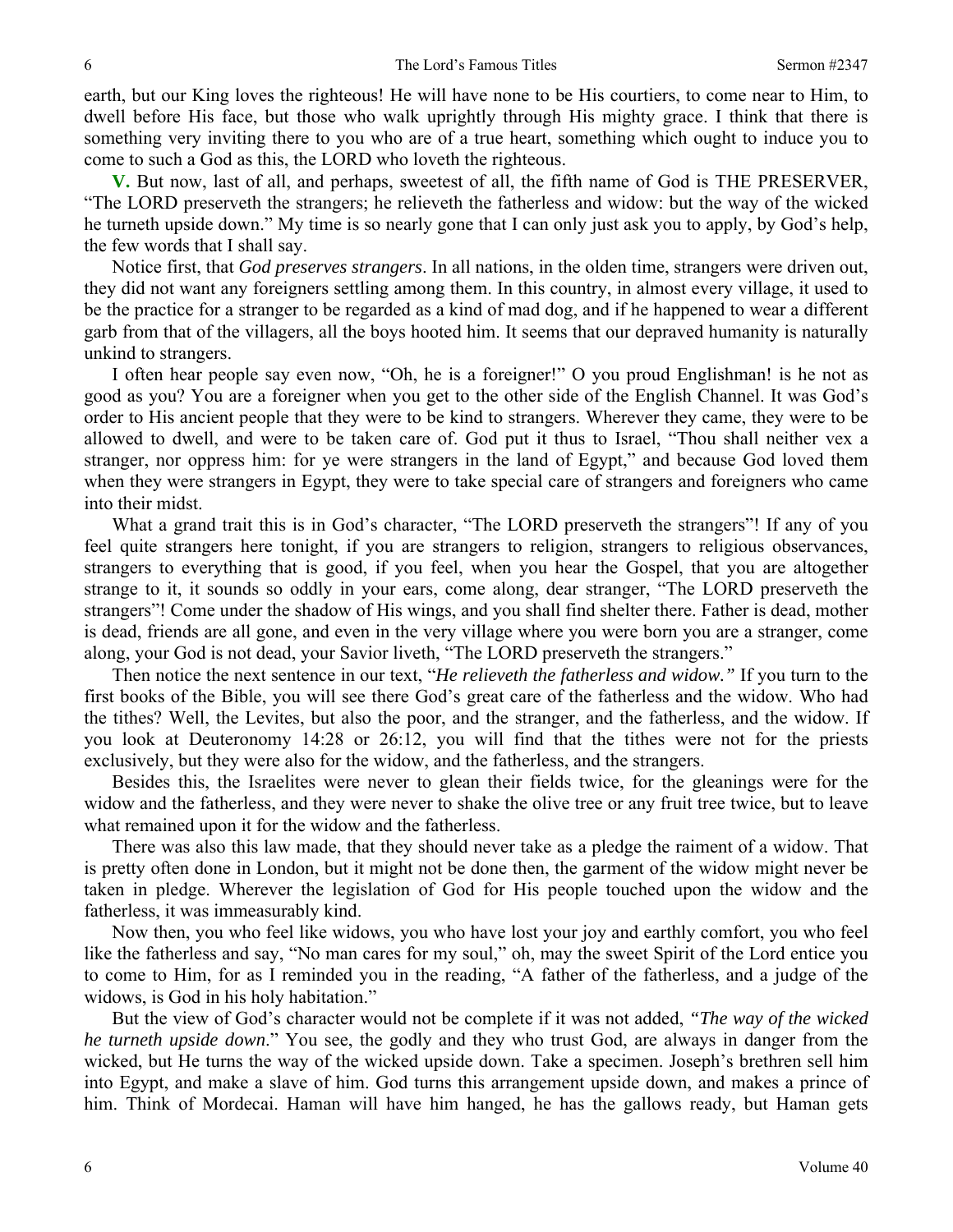hanged on his own gallows. God knows how to make the malice of men promote the benefit of those against whom they turn their cruelty. "The way of the wicked he turneth upside down."

Be you just and fear not. Rest in Christ's atoning sacrifice, trust Him only. Come you to your God, and be His servant henceforth, and for ever, and you shall see how He will break your bonds, open your eyes, and cheer your spirit, and indulge you with His love, and preserve you even to the end. "There shall no evil befall thee, neither shall any plague come nigh thy dwelling." God bless you, dear friends, and may you all come to God tonight, through Jesus Christ our Lord! Amen.

#### **EXPOSITIONS BY C. H. SPURGEON:**

## *PSALM 146 AND LUKE 17:11-19*

#### **Psalm Chapter 146. Verse 1.** *Praise ye the LORD***.**

Or "Hallelujah." I am sorry to see that great word, Hallelujah, Hallelu-JAH, praise to JAH, JEHOVAH, become so hackneyed as it is, by talk about "Hallelujah lasses," and Hallelujah—I know not what. The Jews will not even pronounce the word JAH, or write it, it seems a great pity that it should be thus draggled in the dirt by Gentiles.

"Praise ye the LORD." Whenever you make use of the word Hallelujah, let it be with the due reverence which should be given to that blessed name, for remember, "the LORD will not hold him guiltless that taketh His name in vain."

#### **1.** *Praise the LORD, O my soul.*

Whatever we exhort others to do, we should be ready to do ourselves, yes, our own soul should praise the Lord most of all, since, if we rightly know our obligations, no one in the world is so much indebted to God as each one of us should feel himself to be. "Praise the LORD, *O my soul,"* not my lips only, but my innermost spirit, for soul-music is the soul of music, "Praise the LORD, O my soul."

**2.** *While I live will I praise the LORD: I will sing praises unto my God while I have any being.* 

I will lisp His praises when I can do no more, when my being seems to be dried up, in the weakness of the death-throe, still, "I will sing praises unto my God while I have any being."

**3.** *Put not your trust in princes, nor in the son of man, in whom there is no help.* 

What is the connection, here, between praising God and not trusting man? Why, this connection, that we never praise God better than by exercising faith in Him! Quiet trust is among the sweetest music that reaches the heart of God, and when we put our trust in man, we rob God of His glory, we are giving to others the confidence which belongs alone to Him.

**4.** *His breath goeth forth, he returneth to his earth; in that very day his thoughts perish.* 

What is man—with a life dependent upon his breath, such a vapory thing, such a thin, unsubstantial thing is human life—what is he that we should trust in him?

**5.** *Happy is he that hath the God of Jacob for his help, whose hope is in the LORD his God:* 

He is the happy man who has learned to trust in the invisible God.

**6.** *Which made heaven, and earth, the sea, and all that therein is: which keepeth truth for ever:*

Never did His promise fail. Perhaps, dear brother, you have not pleaded the promises enough of late. Then the mercy seat is the place where promises must be pleaded, with the certainty that then they shall be fulfilled.

#### **7.** *Which executeth judgment for the oppressed: which giveth food to the hungry. The LORD looseth the prisoners:*

Souls that are in bondage will never get freedom till the Lord looses them. Oh, that prisoners of hope, who are here, this evening, might have grace to look to God! You cannot pick the lock of your prison yourself, nor force your way through the iron bars of despair, but "the LORD looseth the prisoners." Ay, but when they get loose, they are blind, for man by nature is blinded by sin! Therefore the psalmist adds—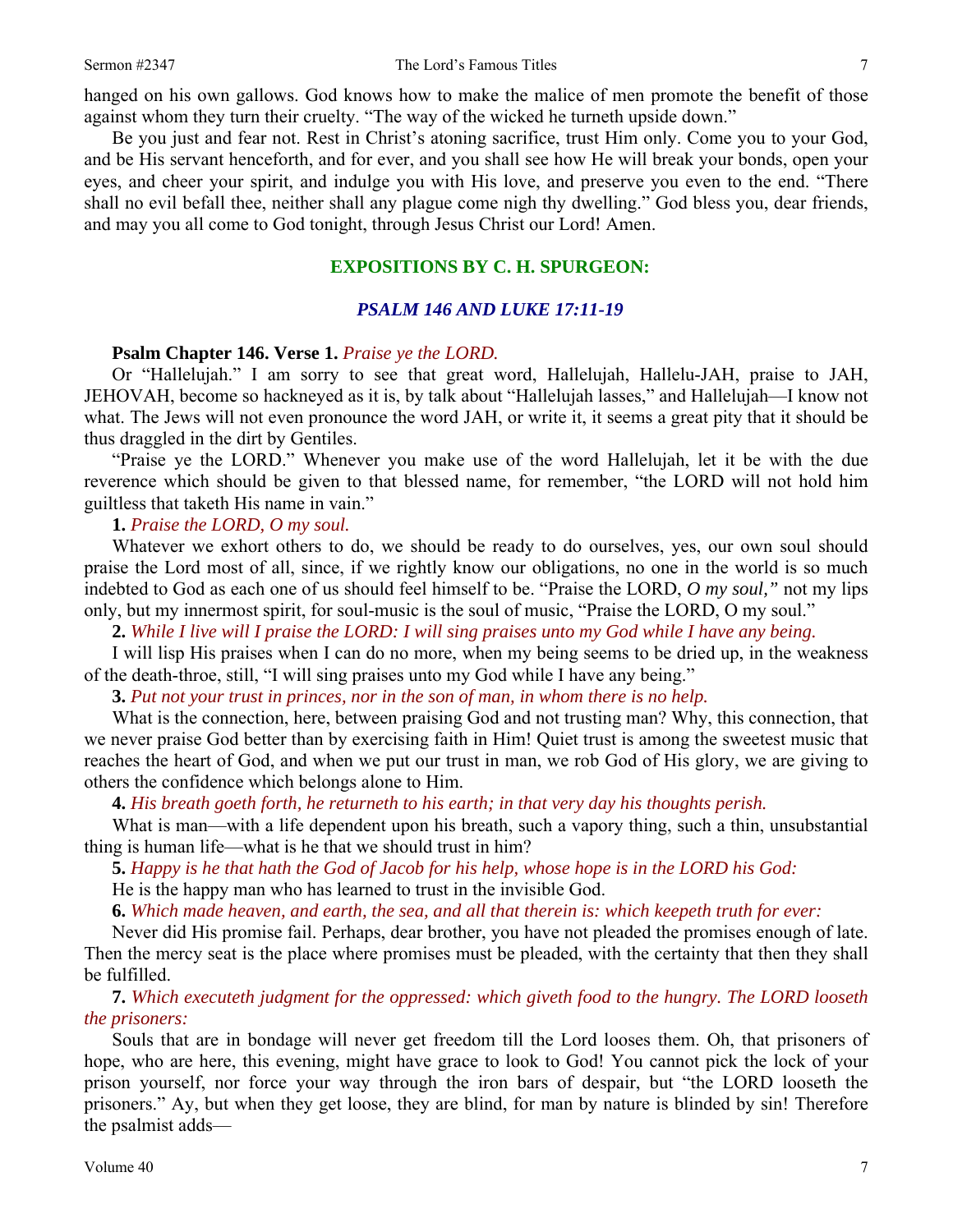## **8.** *The LORD openeth the eyes of the blind:*

He will not only give you liberty, but understanding, insight into His Word, a knowledge of Himself. Ay, but when men get their eyes opened, they see much to make them sorry, and He that increaseth knowledge often increaseth sorrow! Yes, but look at the next words—

## **8.** *The LORD raiseth them that are bowed down:*

He can take away depression of spirit, and relieve the heart of its burdens, and as the woman who was bowed down for many years, was made straight by the word of Christ, so can those that suffer from mental infirmity be restored. And best of all—

### **8.** *The LORD loveth the righteous:*

He loves them, and His love is wealth and health. The love of God is all a creature wants.

### **9.** *The Lord preserveth the strangers;*

When our eyes are opened, and we are no more bowed down, but feel we have a sense of God's love, yet still we know that we are exiles, banished ones, strangers and foreigners, as all our fathers were. It is comforting, therefore, to be assured that, "the LORD preserveth the strangers."

## **9.** *He relieveth the fatherless and widow:*

He does so literally, "A Father of the fatherless, and a judge of the widows, is God in His holy habitation." He also relieves such spiritually. When any feel themselves to be poverty stricken, and unable to help themselves, let them look to Him who is both able and willing to succor them, for "He relieveth the fatherless and the widow."

## **9.** *But the way of the wicked he turneth upside down.*

Where they looked for joy, they experienced disappointment, where they expected success, they met with defeat, and whereas they thought to heap to themselves pleasures according to their lusts, they find that they have only increased their misery.

**10.** *The LORD shall reign for ever, even thy God, O Zion, unto all generations. Praise ye the LORD.* 

The sovereignty of God should be the delight of His people. God anywhere is blessed, but God on His throne should make His people shout their Hallelujahs with all their heart.

Now let us read in the New Testament about one who glorified God and gave thanks to Jesus.

# **Luke Chapter 17. Verses 11-12.** *And it came to pass, as he went to Jerusalem, that he passed through the midst of Samaria and Galilee. And as he entered into a certain village, there met him ten men that were lepers, which stood afar off:*

Lepers were allowed to enter villages, but not to go into the large walled towns. They were, however, commanded to stand at a certain distance from other people, and these men did so. This must have been a terrible sight, ten men afflicted with such a horrible disease all in one group. It shows how prevalent at that time was this disease, now happily so rare, at least among us, "Ten men that were lepers."

It seemed as if the effect of sin in men became more conspicuous in the day when the Great Healer of men was here in person. Then Satan's chain was lengthened that he might have greater power over the bodies of men, that his Master might subdue him, and that Christ Jesus the Lord might have the greater victory over the prince of darkness.

**13-14.** *And they lifted up their voices, and said, Jesus, Master, have mercy on us. And when he saw them, he said unto them, go shew yourselves unto the priests.* 

There was a tacit promise in that that they should be healed, for of course, the showing themselves to the priests was not that they might be pronounced unclean, for they were so pronounced already by their own confession, but that they might be pronounced clean. They were to go to the priests and there was an implied promise that if they so went, when the priests looked upon them they would be healed.